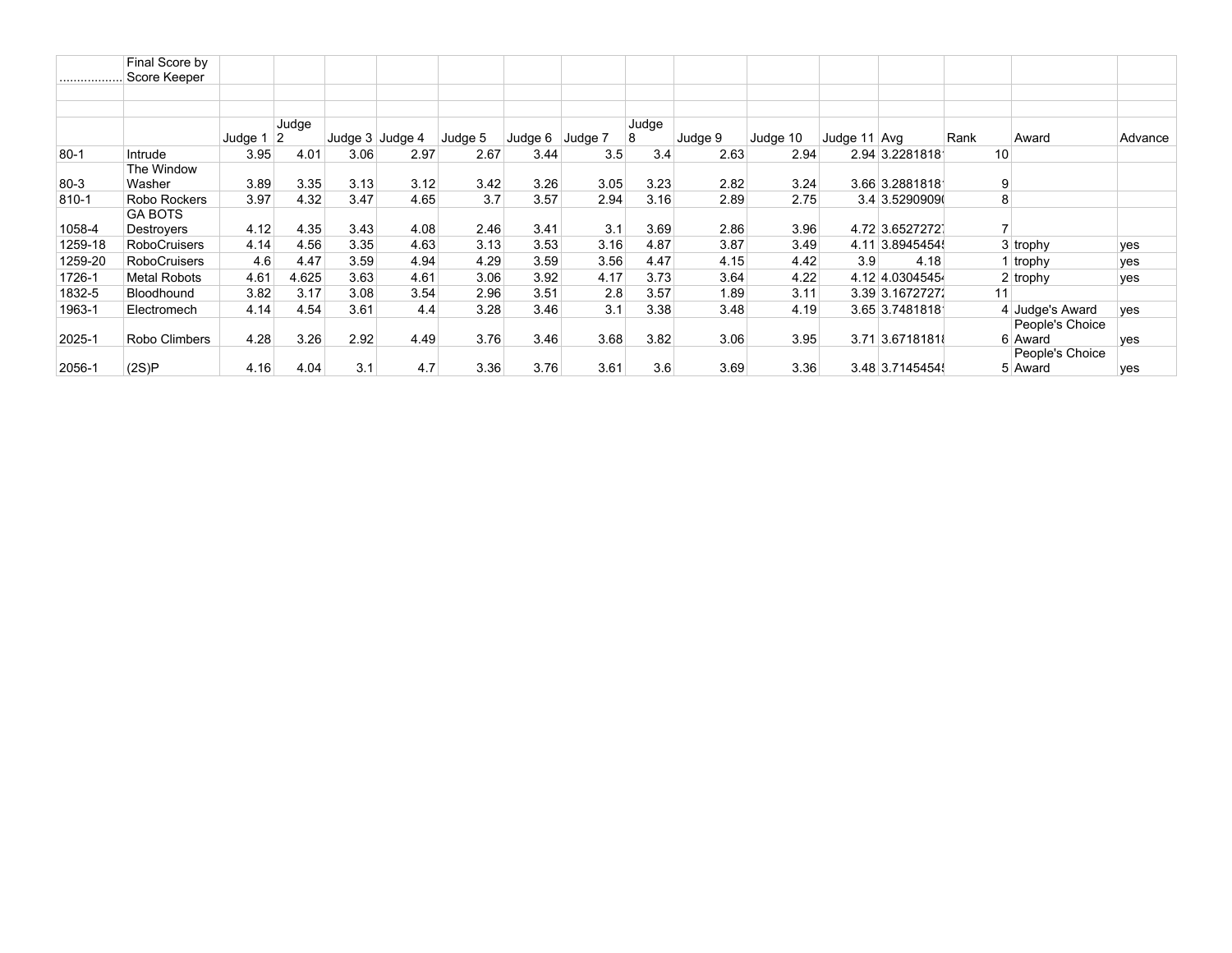|          |                     | Juding to      |                |                |                 |      |                |                         |                |                |                |                |                |                |    |                |          |  |
|----------|---------------------|----------------|----------------|----------------|-----------------|------|----------------|-------------------------|----------------|----------------|----------------|----------------|----------------|----------------|----|----------------|----------|--|
|          |                     |                | Form Submit    |                |                 |      |                |                         |                |                |                |                |                |                |    |                |          |  |
|          |                     | Judge          |                |                |                 |      |                |                         |                |                |                |                |                |                |    |                |          |  |
| Name     |                     |                |                |                |                 |      |                |                         |                |                |                |                |                |                |    |                |          |  |
|          |                     |                |                |                |                 |      |                |                         |                |                |                |                |                |                |    |                |          |  |
| Weight   |                     | 8%             | 8%             | 6%             | 6%              | 10%  | 8%             | 2%                      | $2\%$          | 8%             | 7%             | 3%             | 7%             | 7%             | 8% | 10%            |          |  |
| Critetia |                     | 1.1            | 1.2            | 2.1            | 2.2             | 3    | 4.1            | 4.2                     | 4.3            | 5              | 6.1            | 6.2            | 7              | 8              | 9  |                | 10 w sum |  |
| $80-1$   | Intrude             | 3 <sub>l</sub> | 4 <sup>1</sup> | 3 <sub>1</sub> | $\vert$         | $-4$ | 3              | $\overline{4}$          |                | 4              | $\overline{4}$ | $-4.$          | 4              | 5 <sup>1</sup> |    | 5 <sup>1</sup> | 3.95     |  |
|          | The Window          |                |                |                |                 |      |                |                         |                |                |                |                |                |                |    |                |          |  |
| 80-3     | Washer              | 3              | $\mathbf{3}$   | 3              | 4               | 4    |                | 4                       |                | 5              | 4              |                | $\overline{2}$ | 5              | 5  | 5 <sup>1</sup> | 3.89     |  |
| 810-1    | Robo Rockers        | 3 <sub>l</sub> | 4 <sub>1</sub> | 3              | $\overline{4}$  | 4    |                | $\overline{4}$          |                | 5              | $\overline{4}$ | 4              | $\overline{2}$ | 5              | 5  | 5 <sup>1</sup> | 3.97     |  |
|          | <b>GA BOTS</b>      |                |                |                |                 |      |                |                         |                |                |                |                |                |                |    |                |          |  |
| 1058-4   | Destroyers          | 4              | 4              | 4              | 4               | 4    |                | 4                       |                | 5              | 4              | 3              | 4              | 5              | 5  | 4              | 4.12     |  |
| 1259-18  | <b>RoboCruisers</b> | 4              | 5 <sub>5</sub> | 4              | 5 <sub>5</sub>  | 4    | 3              | $\overline{3}$          |                | 4              | 4              | 5 <sub>1</sub> | 5              | 4              | 5  | $\overline{4}$ | 4.14     |  |
| 1259-20  | <b>RoboCruisers</b> | 5              | 4              | 5              | $5\overline{)}$ | 5    | 5 <sub>1</sub> | 4                       |                | 5              | 5              | 5              | 5              | 5              | 5  | 3              | 4.6      |  |
| 1726-1   | <b>Metal Robots</b> | $5\phantom{.}$ | 5 <sub>5</sub> | 5              | 4 <sub>1</sub>  | 5    | 5              | 5                       |                | 5              | 5              |                | 5              | 5              | 5  | 3 <sup>1</sup> | 4.61     |  |
| 1832-5   | Bloodhound          | 3              | $\overline{3}$ | 3              | $5\overline{)}$ | -4.  | 4              | 4                       |                | 5              | 4              | $\overline{2}$ | 3              | 3              | 5  | 5 <sup>1</sup> | 3.82     |  |
| 1963-1   | Electromech         | 3 <sub>l</sub> | 4 <sup>1</sup> | 3              | 4 <sup>1</sup>  | 4    | 5 <sup>1</sup> | 5                       | 5 <sub>5</sub> | 5              | 5 <sup>1</sup> | 3 <sup>1</sup> | 3              | 3              | 5  | 5 <sub>l</sub> | 4.14     |  |
| 2025-1   | Robo Climbers       | $\overline{4}$ | 4              | 4              | $5\overline{)}$ | 5    | 4              | 4                       |                | 5              | 5              | 4              | 4              | 5              | 5  | 3 <sup>1</sup> | 4.28     |  |
| 2056-1   | (2S)P               | $\overline{4}$ | 4 <sup>1</sup> | 3              | 5 <sub>5</sub>  | 4    | 5 <sub>1</sub> | $\overline{\mathbf{4}}$ |                | 5 <sub>5</sub> | 4              | 3 <sub>l</sub> | 3              | 4              | 5  | 5 <sub>1</sub> | 4.16     |  |
|          |                     |                |                |                |                 |      |                |                         |                |                |                |                |                |                |    |                |          |  |
|          |                     |                |                |                |                 |      |                |                         |                |                |                |                |                |                |    |                |          |  |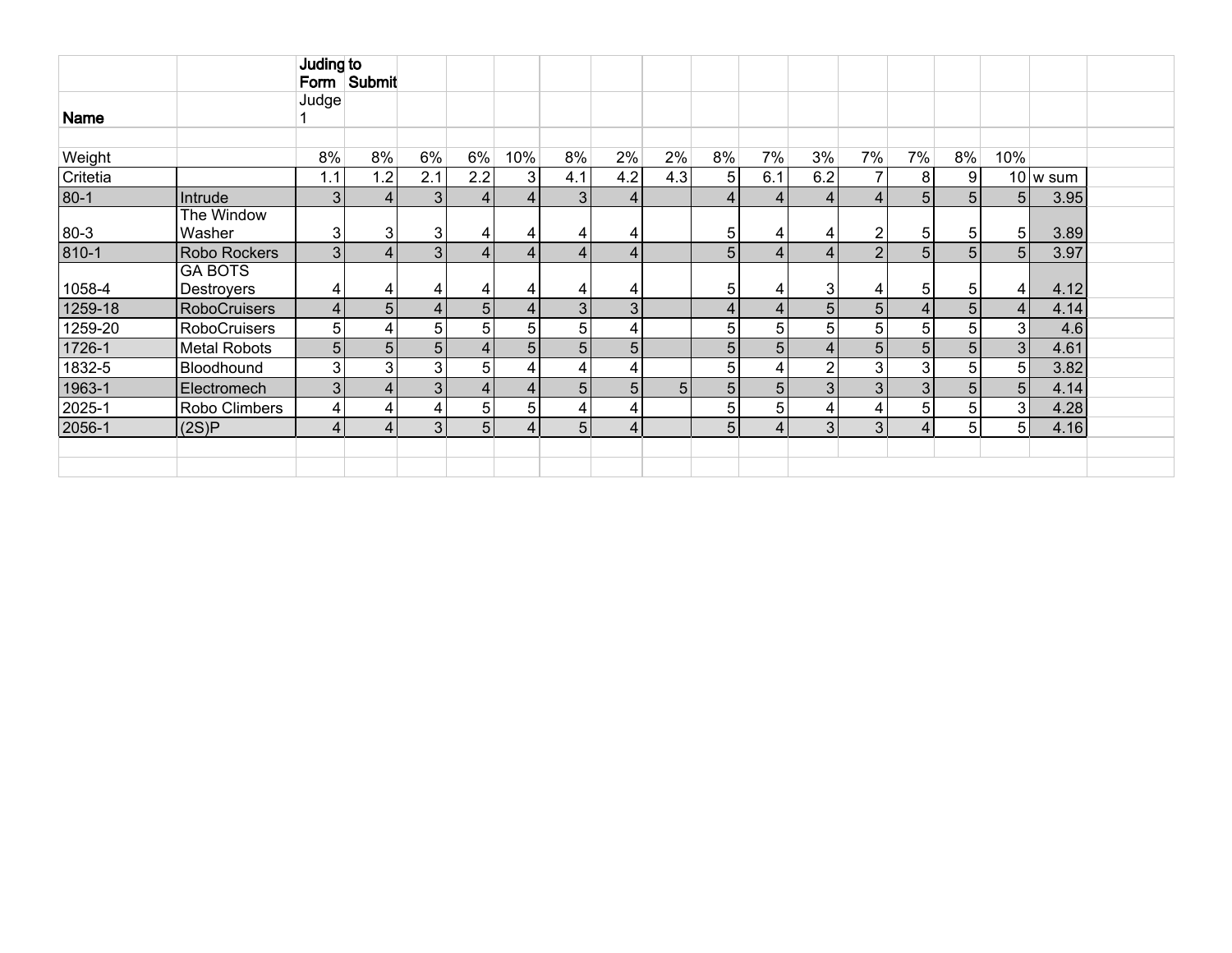| <b>Robofest</b> |                              | Juding to<br>Form | Submit         |                 |                |                |                |                |     |                 |                |                |                |                |               |                |                        |
|-----------------|------------------------------|-------------------|----------------|-----------------|----------------|----------------|----------------|----------------|-----|-----------------|----------------|----------------|----------------|----------------|---------------|----------------|------------------------|
| Name            |                              | Judge<br>2.       |                |                 |                |                |                |                |     |                 |                |                |                |                |               |                |                        |
| Weight          |                              | 8%                | 8%             | 6%              | 6%             | 10%            | 8%             | 2%             | 2%  | 8%              | 7%             | 3%             | 7%             | 7%             | 8%            | 10%            |                        |
| Critetia        |                              | 1.1               | 1.2            | 2.1             | 2.2            | 3              | 4.1            | 4.2            | 4.3 | 5 <sup>1</sup>  | 6.1            | 6.2            | 7              | 8              | 9             |                | $10 \vert w \vert$ sum |
| $80 - 1$        | Intrude                      | 3                 | 3 <sub>l</sub> | $\vert 4 \vert$ | 4              | $\overline{4}$ | 4              |                |     | $\vert 4 \vert$ | $\overline{4}$ | $\overline{4}$ | $\overline{4}$ | 5              |               | 5 <sub>l</sub> | 4.01                   |
| $80 - 3$        | The Window<br>Washer         | 3                 | 3              | $\overline{2}$  | 3              | 3 <sub>l</sub> | 4              | 5              |     | 3               | 3              | 3              | 3 <sub>l</sub> | 4              |               | 5 <sup>5</sup> | 3.35                   |
| $810 - 1$       | Robo Rockers                 | 5                 | 5 <sup>1</sup> | $\vert 4 \vert$ | 4              | 3 <sub>l</sub> | 5              | 5 <sub>1</sub> |     | 3               | $\overline{4}$ | $\overline{4}$ | 5 <sub>1</sub> | 5              | 5             | 5 <sup>1</sup> | 4.32                   |
| 1058-4          | <b>GA BOTS</b><br>Destroyers | 3                 | 3              | 4               | 5              |                | 5              | 5              |     | 5               | 5              | 5              | 5 <sub>l</sub> | 4              | 5             | 5 <sup>1</sup> | 4.35                   |
| 1259-18         | <b>RoboCruisers</b>          | 5                 | $\overline{5}$ | $\vert 4 \vert$ | 3              | 4.5            | 5              | 5 <sub>1</sub> |     | $\overline{5}$  | $\overline{5}$ | 4              | 5 <sup>1</sup> | 5              |               | 5 <sup>1</sup> | 4.56                   |
| 1259-20         | <b>RoboCruisers</b>          | 4                 | 4              | 4               | 4.5            | 5 <sub>1</sub> | 5 <sup>5</sup> |                |     | 3               | 5              | 5 <sup>1</sup> | 5 <sup>5</sup> | 5              | 5             | 5 <sup>5</sup> | 4.47                   |
| 1726-1          | <b>Metal Robots</b>          | 5                 | 5 <sup>1</sup> | 4 <sup>1</sup>  | 4              | 4.5            | 5 <sup>5</sup> | 5 <sup>1</sup> |     | 5               | 4.5            | 5 <sup>1</sup> | 5 <sup>1</sup> | 4              | 5             | 5 <sub>l</sub> | 4.625                  |
| 1832-5          | <b>Blood Hounds</b>          | $\mathbf{3}$      | 3              | $\overline{2}$  | $\overline{2}$ | 4              | 4              |                |     | 5 <sup>1</sup>  | 5              | 3 <sup>1</sup> | 3 <sup>1</sup> | $\overline{2}$ | 2             | 3 <sup>1</sup> | 3.17                   |
| 1963-1          | Electromech                  | $\overline{4}$    | 4.5            | $\vert 4 \vert$ | 3              | 5 <sub>1</sub> | 5              | 5 <sub>1</sub> |     | 5               | 5 <sup>1</sup> | 3 <sub>1</sub> | 5 <sup>1</sup> | 5              | 5             | 5 <sub>5</sub> | 4.54                   |
| 2025-1          | Robo Climbers                | 3                 | 3              | 3               | 3              | 5 <sup>1</sup> | 5              |                |     | 4               | 3              | 3              |                |                | $\mathcal{P}$ |                | 3.26                   |
| 2056-1          | (2S)P                        | 4.5               | 4.5            | $\vert 4 \vert$ | 3              | 3 <sub>1</sub> | 5              | 5              |     | 4.5             | $\overline{4}$ | $\overline{4}$ | 2              | 5              | 5             | 4.5            | 4.04                   |
|                 |                              |                   |                |                 |                |                |                |                |     |                 |                |                |                |                |               |                | $\mathbf 0$            |
|                 |                              |                   |                |                 |                |                |                |                |     |                 |                |                |                |                |               |                | $\mathbf 0$            |
|                 |                              |                   |                |                 |                |                |                |                |     |                 |                |                |                |                |               |                | $\mathbf 0$            |
|                 |                              |                   |                |                 |                |                |                |                |     |                 |                |                |                |                |               |                |                        |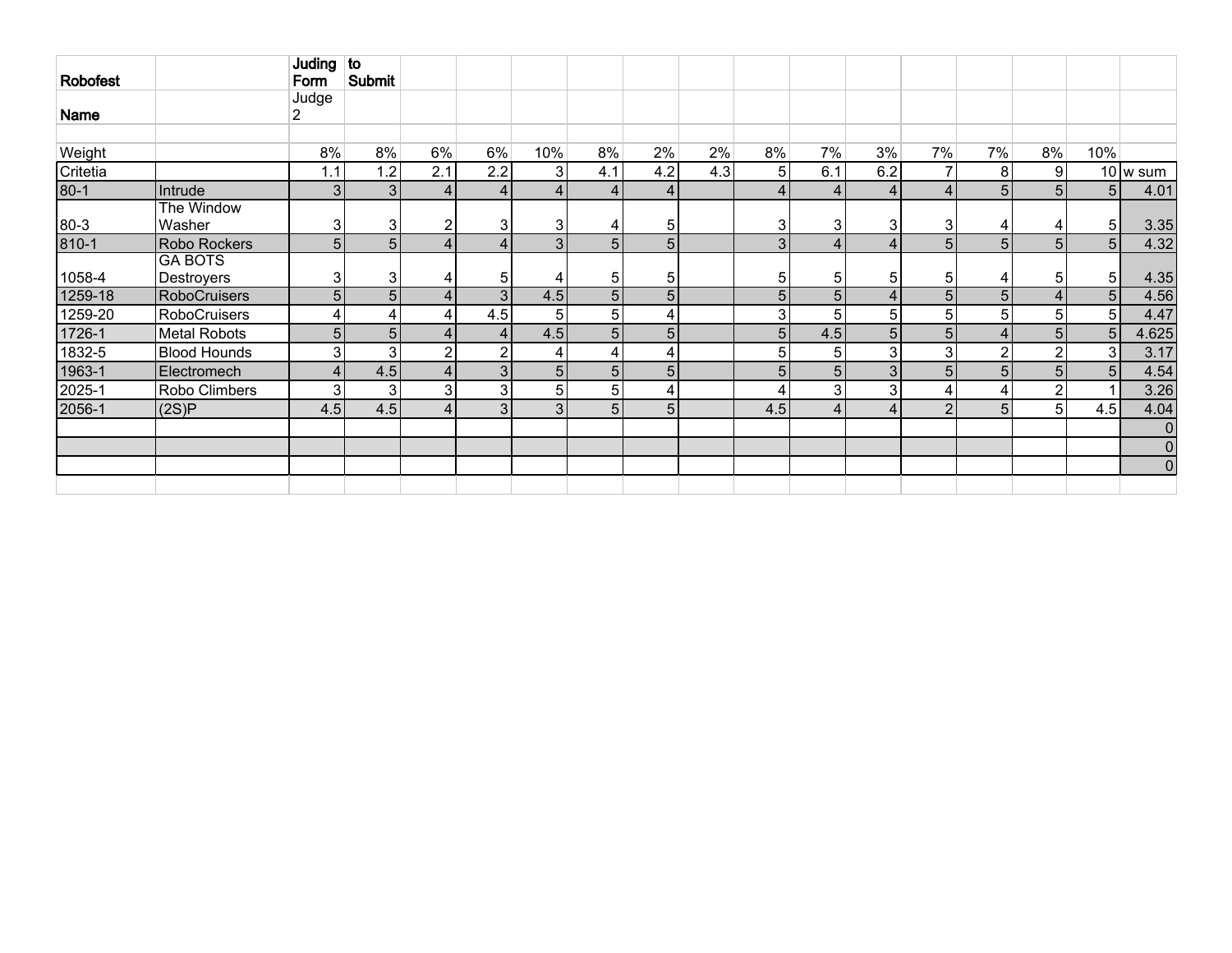| Robofest  |                              | Juding to<br>Form | Submit           |                         |                |                |                |                |                |                |                |                |                         |                |                |                |                        |
|-----------|------------------------------|-------------------|------------------|-------------------------|----------------|----------------|----------------|----------------|----------------|----------------|----------------|----------------|-------------------------|----------------|----------------|----------------|------------------------|
| Name      |                              | Judge             |                  |                         |                |                |                |                |                |                |                |                |                         |                |                |                |                        |
| Weight    |                              | 8%                | 8%               | 6%                      | 6%             | 10%            | 8%             | 2%             | 2%             | 8%             | 7%             | 3%             | 7%                      | 7%             | 8%             | 10%            |                        |
| Critetia  |                              | 1.1               | 1.2 <sub>1</sub> | 2.1                     | 2.2            | 3              | 4.1            | 4.2            | 4.3            | 5              | 6.1            | 6.2            | $\overline{7}$          | 8              | 9 <sup>1</sup> |                | $10 \vert w \vert$ sum |
| $80-1$    | Intrude                      | 3                 | 3 <sup>1</sup>   | 3                       | 3 <sub>1</sub> | 3 <sub>l</sub> | 3 <sup>1</sup> | 3              |                | 2 <sup>1</sup> | 3              | $\overline{2}$ | $\overline{2}$          | 4              | 2              | 5              | 2.97                   |
| $80 - 3$  | The Window<br>Washer         | $\boldsymbol{2}$  | 3 <sup>1</sup>   | 2                       |                | 3              | 3 <sub>l</sub> | 4              |                | 5              | 3              | 2              | 2                       | 3              | 4              | 5 <sup>1</sup> | 3.12                   |
| $810 - 1$ | Robo Rockers                 | $\overline{4}$    | 5 <sup>1</sup>   | 5                       | 5 <sub>1</sub> | $\overline{4}$ | 5 <sub>1</sub> | 5              | 5              | 5 <sup>1</sup> | $\overline{4}$ | 4              | $\overline{\mathbf{4}}$ | 5 <sup>1</sup> | 5 <sub>1</sub> | 5 <sup>1</sup> | 4.65                   |
| 1058-4    | <b>GA BOTS</b><br>Destroyers | 4                 | 4                | 4                       | 4              | 3              | 5 <sup>1</sup> | 5 <sub>1</sub> | 5              | 5              | 4              | 5              | 4                       | 5              | 5 <sup>1</sup> | $\mathbf 2$    | 4.08                   |
| 1259-18   | <b>RoboCruisers</b>          | $\overline{4}$    | 4                | $\overline{4}$          | 5              | 5              | 5 <sup>1</sup> | 5 <sub>5</sub> | 3              | 5 <sup>1</sup> | 5 <sup>1</sup> | 4              | 5                       | 51             | 4              | 5              | 4.63                   |
| 1259-20   | <b>RoboCruisers</b>          | 5                 | 5                | 5                       | 5              | 5              | 5              | 5              | $\overline{2}$ | 5 <sup>1</sup> | $\overline{5}$ | 5              | 5                       | 5              | 51             | 5 <sup>1</sup> | 4.94                   |
| 1726-1    | <b>Metal Robots</b>          | 5                 | 5 <sup>1</sup>   | $\overline{\mathbf{4}}$ | Δ              | 5 <sup>5</sup> | 4              | 5              | 3              | $\overline{4}$ | 5              | 5              | 5                       |                | 5              | 5              | 4.61                   |
| 1832-5    | Bloodhound                   | $\overline{2}$    | $\vert 4 \vert$  | 3                       | 3              | 4              | $\mathbf{3}$   | 5              | $\mathbf{3}$   | 4              | 4              | $\overline{2}$ | $\overline{2}$          |                | 4              | 5              | 3.54                   |
| 1963-1    | Electromech                  | 4                 | $\vert 4 \vert$  | $\overline{4}$          | 4              | 5              | 5 <sub>l</sub> | 5 <sub>5</sub> | 5              | $\overline{4}$ | 5              | 3              | 5                       | 5              | $\overline{4}$ | $\overline{4}$ | 4.4                    |
| 2025-1    | Robo Climbers                | 4                 | 5                | 5                       | 5              | 5              | 5 <sup>1</sup> | 5              | $\mathbf{3}$   | 5 <sup>1</sup> | 5              | 3              | 4                       | 5 <sub>1</sub> | 3              | 4              | 4.49                   |
| 2056-1    | (2S)P                        | 5                 | 5 <sup>1</sup>   | 5                       | 5 <sub>1</sub> | 5              | 5 <sub>l</sub> | 5              | 5              | 5 <sup>1</sup> | $\overline{4}$ | 3              | 4                       | 5 <sup>1</sup> | 5 <sup>1</sup> | $\overline{4}$ | 4.7                    |
|           |                              |                   |                  |                         |                |                |                |                |                |                |                |                |                         |                |                |                | $\mathbf 0$            |
|           |                              |                   |                  |                         |                |                |                |                |                |                |                |                |                         |                |                |                | $\mathbf 0$            |
|           |                              |                   |                  |                         |                |                |                |                |                |                |                |                |                         |                |                |                | $\pmb{0}$              |
|           |                              |                   |                  |                         |                |                |                |                |                |                |                |                |                         |                |                |                |                        |
|           |                              |                   |                  |                         |                |                |                |                |                |                |                |                |                         |                |                |                |                        |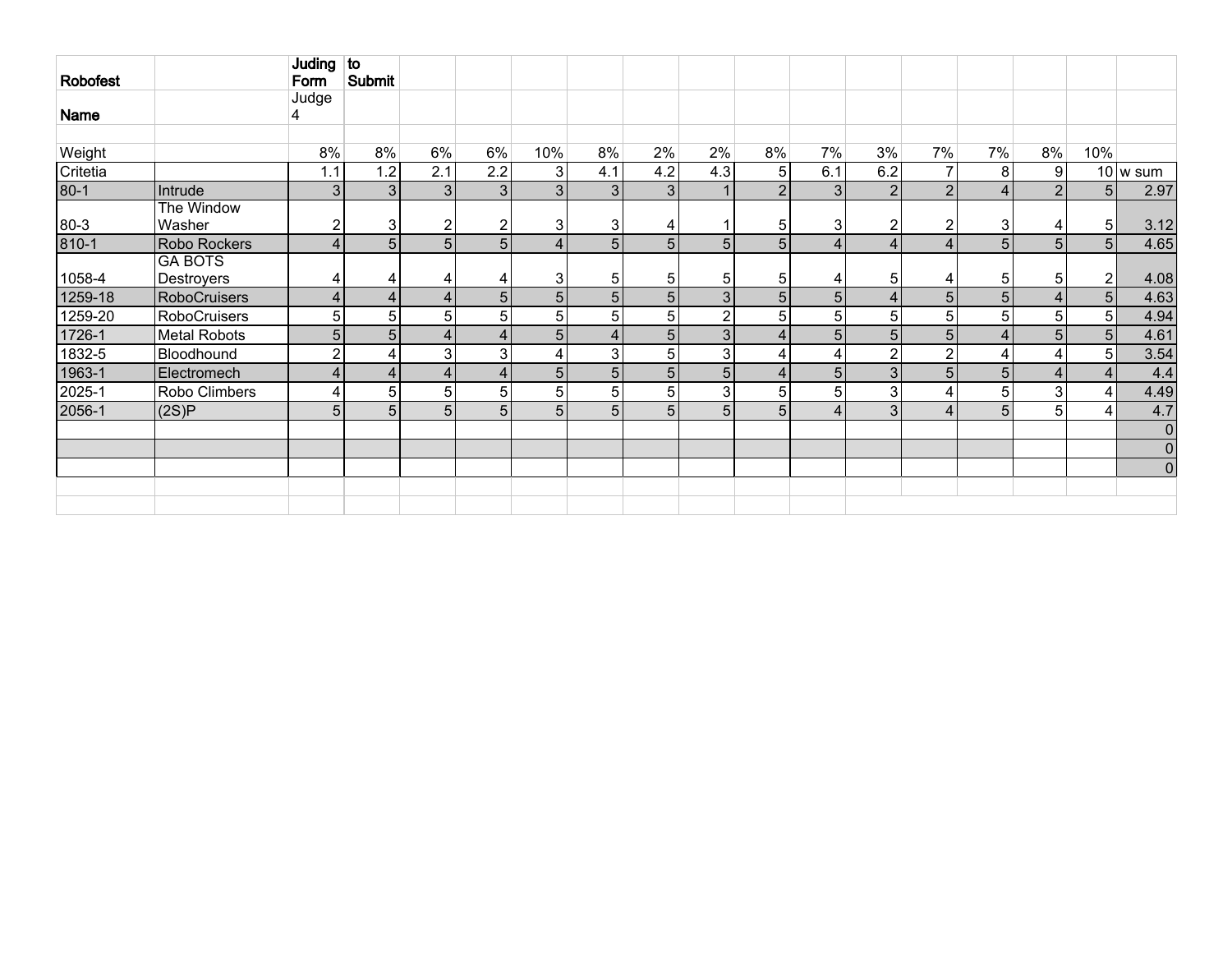| Robofest  |                      | Juding to<br>Form | Submit |                |                |                |                |               |                |                |                |                |                |                |    |                |                          |  |
|-----------|----------------------|-------------------|--------|----------------|----------------|----------------|----------------|---------------|----------------|----------------|----------------|----------------|----------------|----------------|----|----------------|--------------------------|--|
|           |                      | Judge             |        |                |                |                |                |               |                |                |                |                |                |                |    |                |                          |  |
| Name      |                      | 3                 |        |                |                |                |                |               |                |                |                |                |                |                |    |                |                          |  |
|           |                      |                   |        |                |                |                |                |               |                |                |                |                |                |                |    |                |                          |  |
| Weight    |                      | 8%                | 8%     | 6%             | 6%             | 10%            | 8%             | 2%            | 2%             | 8%             | 7%             | 3%             | 7%             | 7%             | 8% | 10%            |                          |  |
| Critetia  |                      | 1.1               | 1.2    | 2.1            | 2.2            | 3              | 4.1            | 4.2           | 4.3            | 5 <sub>1</sub> | 6.1            | 6.2            | 7              | 8              | 9  |                | $10 \vert w \rangle$ sum |  |
| $80 - 1$  | Intrude              | 3                 | 3      | 3 <sup>1</sup> | 4 <sup>1</sup> | $\overline{4}$ | $\overline{3}$ | $\mathcal{P}$ | 3 <sup>1</sup> | $\mathcal{D}$  | 2 <sub>1</sub> |                | 3 <sup>1</sup> | 3              |    | $\overline{4}$ | 3.06                     |  |
| $80 - 3$  | The Window<br>Washer | 3                 | 3      | 3              | 3              |                | 3              | 3             | 31             | 3              | 2              | 3              | 3              | 3              | 3  | 4 <sub>1</sub> | 3.13                     |  |
| $810 - 1$ | Robo Rockers         |                   |        | 3 <sup>1</sup> | 4              | $\overline{3}$ | 3              | 3             | $\overline{3}$ |                | 3              | 3              | 3              | 4              | 3  | $\overline{4}$ | 3.47                     |  |
|           | <b>GA BOTS</b>       |                   |        |                |                |                |                |               |                |                |                |                |                |                |    |                |                          |  |
| 1058-4    | Destroyers           |                   | 3      | 3              | 3              |                | 4              |               | 31             |                | 3              |                | 3              | 4              |    | 4 <sub>1</sub> | 3.43                     |  |
| 1259-18   | RoboCruisers         | $\overline{3}$    |        | 3              | 3 <sup>1</sup> |                | 4              |               | 3 <sup>1</sup> | 3              | 3 <sub>1</sub> | 3              | 3 <sup>1</sup> | $\overline{4}$ | 3  | 3 <sub>l</sub> | 3.35                     |  |
| 1259-20   | RoboCruisers         |                   |        | 3              |                |                | 3              | 3             | 3 <sup>1</sup> |                | 4              | 3 <sub>1</sub> | 4              | 4              |    | $\overline{2}$ | 3.59                     |  |
| 1726-1    | Metal Robots         |                   |        | 3 <sup>1</sup> | $\overline{4}$ | 3 <sup>1</sup> | 3 <sup>1</sup> | Δ             | 3 <sup>1</sup> | 3              | 4              | 3              | 4              | $\overline{4}$ |    | 4 <sub>1</sub> | 3.63                     |  |
| 1832-5    | Bloodhound           |                   | 3      | 3              | 3              | 3              | 3              | 3             | 3              |                | 3              | 3 <sub>1</sub> | 3              | 3              | ◠  | 3 <sub>l</sub> | 3.08                     |  |
| 1963-1    | Electromech          | $\overline{3}$    |        | 3 <sup>1</sup> | 3              |                | 4              |               | 3 <sup>l</sup> | 3              | 3 <sup>1</sup> |                | 3 <sup>1</sup> | $\overline{4}$ |    | 5 <sup>1</sup> | 3.61                     |  |
| 2025-1    | Robo Climbers        | 3                 | 3      | 3              | 3              | 3              | 3              | 3             | 4              | 3              | 3              | 3              | 3              | 3 <sub>l</sub> |    | $\overline{2}$ | 2.92                     |  |
| 2056-1    | (2S)P                | 3 <sup>1</sup>    | 3      | 3 <sup>1</sup> | 3 <sup>1</sup> | $\mathbf{3}$   | 3 <sub>l</sub> | 3             | 3 <sup>1</sup> | 3              | 3              | 3              | 3 <sup>1</sup> | 3              | 3  | 4              | 3.1                      |  |
|           |                      |                   |        |                |                |                |                |               |                |                |                |                |                |                |    |                | $\Omega$                 |  |
|           |                      |                   |        |                |                |                |                |               |                |                |                |                |                |                |    |                | $\overline{0}$           |  |
|           |                      |                   |        |                |                |                |                |               |                |                |                |                |                |                |    |                | $\overline{0}$           |  |
|           |                      |                   |        |                |                |                |                |               |                |                |                |                |                |                |    |                |                          |  |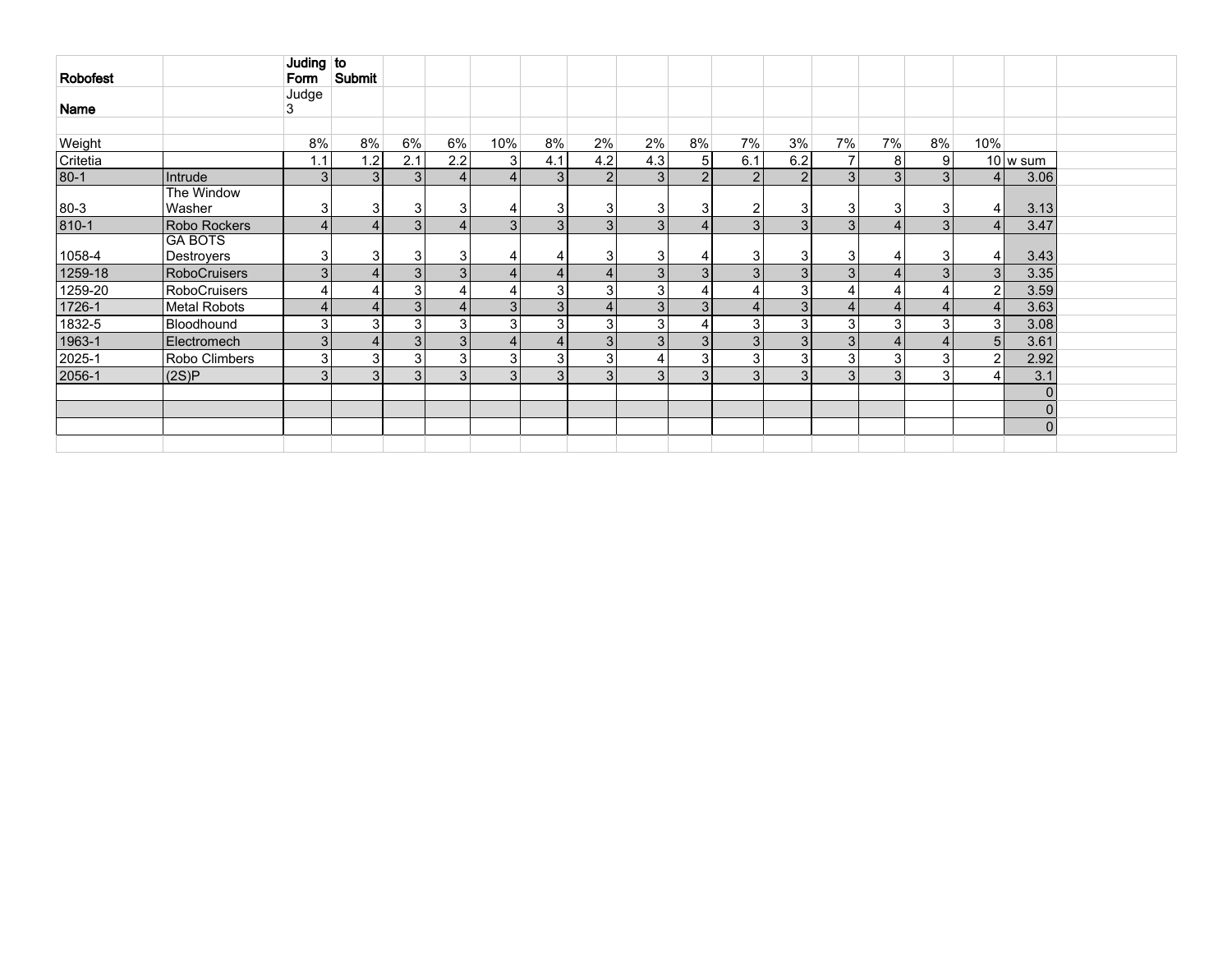|          |                              | Juding to      | Submit         |                |     |                |                         |                |                |                |                 |                 |                |                |                |                |             |
|----------|------------------------------|----------------|----------------|----------------|-----|----------------|-------------------------|----------------|----------------|----------------|-----------------|-----------------|----------------|----------------|----------------|----------------|-------------|
| Robofest |                              | Form           |                |                |     |                |                         |                |                |                |                 |                 |                |                |                |                |             |
| Name     |                              | Judge<br>5     |                |                |     |                |                         |                |                |                |                 |                 |                |                |                |                |             |
|          |                              |                |                |                |     |                |                         |                |                |                |                 |                 |                |                |                |                |             |
| Weight   |                              | 8%             | 8%             | 6%             | 6%  | 10%            | 8%                      | 2%             | 2%             | 8%             | 7%              | 3%              | 7%             | 7%             | 8%             | 10%            |             |
| Critetia |                              | 1.1            | 1.2            | 2.1            | 2.2 | 3 <sup>1</sup> | 4.1                     | 4.2            | 4.3            | 5              | 6.1             | 6.2             | 7              | 8              | 9              |                | 10 w sum    |
| $80 - 1$ | Intrude                      | 3 <sub>l</sub> | 3 <sup>1</sup> | 2 <sub>l</sub> |     | $\overline{3}$ | $\overline{\mathbf{4}}$ | 2              | 3 <sup>1</sup> | $\overline{2}$ |                 | 2               | $\overline{2}$ | 4              | 3 <sub>l</sub> | 4              | 2.67        |
| $80 - 3$ | The Window<br>Washer         | 3              | 3              | $\mathbf{3}$   |     | 4              | 4                       | 4              |                | 5              | 4               | 3               | $\overline{2}$ | 3              | 4              | 5              | 3.42        |
| 810-1    | Robo Rockers                 | $\overline{2}$ | $\overline{3}$ | 2              |     |                | 5 <sup>5</sup>          | 3 <sub>l</sub> | 5 <sub>1</sub> | $\overline{4}$ | $\vert 4 \vert$ | 3 <sub>l</sub>  | 4              | 5 <sup>1</sup> | 5              | 5              | 3.7         |
| 1058-4   | <b>GA BOTS</b><br>Destroyers | $\overline{2}$ | $\overline{2}$ | $\overline{2}$ |     | 2              | 3                       | $\overline{2}$ | $\overline{2}$ | 3              | 3               | 2               | 2              | 3              | 3              | 4              | 2.46        |
| 1259-18  | <b>RoboCruisers</b>          | 3 <sup>1</sup> | 3 <sup>1</sup> | 3 <sup>1</sup> |     | 3              | $\overline{2}$          | $\overline{2}$ | 3 <sup>1</sup> | 3 <sup>1</sup> | 5 <sup>1</sup>  | $\vert 4 \vert$ | 4              |                | 3              | 4              | 3.13        |
| 1259-20  | <b>RoboCruisers</b>          | 5 <sup>1</sup> | 5              | 5 <sup>2</sup> |     | 4              | 4                       | $\overline{2}$ | 4              | 4 <sup>1</sup> | 5               | 5 <sup>1</sup>  | 5              | 4              | 5              | 5              | 4.29        |
| 1726-1   | <b>Metal Robots</b>          | $\overline{4}$ | 3 <sub>l</sub> | 3 <sup>1</sup> |     | $\overline{2}$ | 3                       | 3 <sub>l</sub> | 3 <sup>1</sup> | $\overline{2}$ | $\mathbf{3}$    | 4               | 5              | 4              | 3              | $\overline{4}$ | 3.06        |
| 1832-5   | Bloodhound                   | 3              | $\sqrt{3}$     | $\overline{2}$ |     | 4              | 4                       | $\overline{4}$ | $\overline{2}$ | 4              | າ               | 2               | $\overline{2}$ | <sup>o</sup>   | 4              | 4              | 2.96        |
| 1963-1   | Electromech                  | $\overline{2}$ | $\overline{2}$ | 3 <sup>1</sup> |     | 4              | $\overline{4}$          | $\overline{4}$ | $\overline{4}$ | $\overline{4}$ | $\mathbf{3}$    | $\overline{2}$  | 3              | 4              | $\overline{4}$ | 5              | 3.28        |
| 2025-1   | Robo Climbers                | 4              | 4              | 4              |     | 4              | 3                       | 3              | 3              | 5              | 3               | 3 <sub>l</sub>  | 5              | 51             | 4              | 4              | 3.76        |
| 2056-1   | (2S)P                        | 3              | 4              | 4 <sup>1</sup> |     | 4              | 3                       | 3              | $\overline{4}$ | 3              | 4               | $\vert$         | 3              | 3              | 4              | 4              | 3.36        |
|          |                              |                |                |                |     |                |                         |                |                |                |                 |                 |                |                |                |                | $\mathbf 0$ |
|          |                              |                |                |                |     |                |                         |                |                |                |                 |                 |                |                |                |                | $\mathbf 0$ |
|          |                              |                |                |                |     |                |                         |                |                |                |                 |                 |                |                |                |                | $\mathbf 0$ |
|          |                              |                |                |                |     |                |                         |                |                |                |                 |                 |                |                |                |                |             |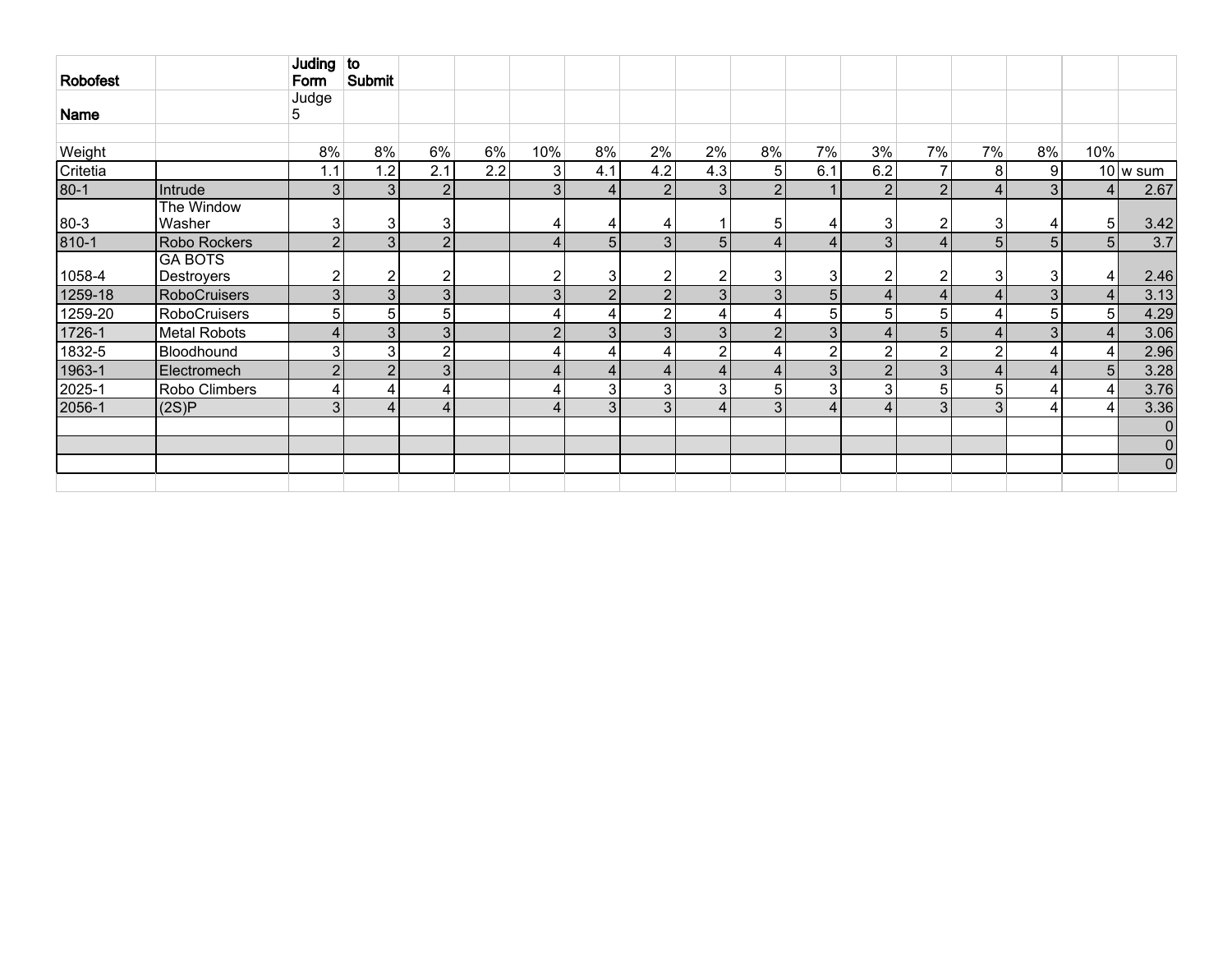| <b>Robofest</b> |                                     | Juding to<br>Form | Submit         |                |                |                 |                  |                |                         |                 |                 |                |                |                 |                |                |                          |
|-----------------|-------------------------------------|-------------------|----------------|----------------|----------------|-----------------|------------------|----------------|-------------------------|-----------------|-----------------|----------------|----------------|-----------------|----------------|----------------|--------------------------|
| Name            |                                     | Judge<br>6        |                |                |                |                 |                  |                |                         |                 |                 |                |                |                 |                |                |                          |
| Weight          |                                     | 8%                | 8%             | 6%             | 6%             | 10%             | 8%               | 2%             | 2%                      | 8%              | 7%              | 3%             | 7%             | 7%              | 8%             | 10%            |                          |
| Critetia        |                                     | 1.1               | 1.2            | 2.1            | 2.2            | 3 <sup>1</sup>  | 4.1              | 4.2            | 4.3                     | 51              | 6.1             | 6.2            |                | 8               | 9              |                | $10 \vert w \rangle$ sum |
| $80-1$          | Intrude                             | 3                 | 3 <sup>1</sup> | 3              | 3 <sup>1</sup> | 3 <sup>1</sup>  | $\overline{4}$   | 3 <sup>1</sup> | 3                       | 4 <sup>1</sup>  | 3 <sub>l</sub>  | 4              | 3 <sup>1</sup> | $\overline{4}$  | $\overline{4}$ | 4              | 3.44                     |
| $80 - 3$        | The Window<br>Washer                | 3                 | 3              | 3              | 3              | 3               | 3                | 4              | $\overline{2}$          | 4               | 3               | 3              | 3              | 3               | 4              | 4              | 3.26                     |
| $810 - 1$       | Robo Rockers                        | 3                 | 3 <sub>l</sub> | 3              | 3              | 3 <sub>1</sub>  | $\boldsymbol{4}$ | $\overline{4}$ | 3 <sup>1</sup>          | $\vert 4 \vert$ | 4               | 3 <sub>1</sub> |                | $\overline{4}$  | $\overline{4}$ | 4              | 3.57                     |
| 1058-4          | <b>GA BOTS</b><br><b>Destroyers</b> | 3                 | 3              | 3              | 3              | 3 <sup>1</sup>  | 4                | 3              | 3                       | 4               | 3 <sup>1</sup>  | 3              | 3              | 4               | 4              | 4              | 3.41                     |
| 1259-18         | <b>RoboCruisers</b>                 | 3                 | 3 <sub>l</sub> | 3              | 3 <sub>l</sub> | 3 <sup>1</sup>  | $\overline{4}$   | $\overline{4}$ | 3                       | $\vert 4 \vert$ | 4               | 3 <sup>1</sup> | 3              | 3 <sub>l</sub>  | $\overline{4}$ | 5              | 3.53                     |
| 1259-20         | <b>RoboCruisers</b>                 | 3                 | 3              | 3              |                | 3               | 4                | $\overline{4}$ | 3                       | 4               | 3               |                |                | 4               | 4              | 4              | 3.59                     |
| 1726-1          | <b>Metal Robots</b>                 | 4                 | $\overline{4}$ | $\overline{4}$ | 3 <sup>1</sup> | 3 <sub>1</sub>  | 3 <sup>1</sup>   | $\overline{4}$ | 3                       | 4 <sub>1</sub>  | 3               | $\overline{4}$ | 5              | $\overline{4}$  | 5              | 5              | 3.92                     |
| 1832-5          | Bloodhound                          | 3                 | 3              | 3              |                | 3 <sup>1</sup>  | $\overline{4}$   | $\overline{4}$ | $\overline{\mathbf{4}}$ | 4               | 3               | 3              | 3              | 4               | 4              | 4              | 3.51                     |
| 1963-1          | Electromech                         | 3                 | $\overline{3}$ | $\overline{3}$ | 3 <sup>1</sup> | $\vert 4 \vert$ | 4                | $\overline{4}$ | 4 <sup>1</sup>          | 3               | $\vert 4 \vert$ | 3 <sup>1</sup> | 3              | $\overline{4}$  | 3              | 4              | 3.46                     |
| 2025-1          | Robo Climbers                       | 3                 | 3 <sub>l</sub> | 3              | $\mathbf{3}$   | 4               | 3                | $\overline{4}$ | $\overline{3}$          | $\vert 4 \vert$ | 4               | 3              |                | $5\overline{)}$ | 4              | $\overline{2}$ | 3.46                     |
| 2056-1          | (2S)P                               | 3                 | 3 <sub>l</sub> | 3              |                | 4 <sup>1</sup>  | $\overline{4}$   | $\overline{4}$ | 3                       | $\vert 4 \vert$ | 3               | 3 <sub>1</sub> | 3              | 5               | 4              | 5 <sup>5</sup> | 3.76                     |
|                 |                                     |                   |                |                |                |                 |                  |                |                         |                 |                 |                |                |                 |                |                | $\mathbf 0$              |
|                 |                                     |                   |                |                |                |                 |                  |                |                         |                 |                 |                |                |                 |                |                | $\mathbf 0$              |
|                 |                                     |                   |                |                |                |                 |                  |                |                         |                 |                 |                |                |                 |                |                | $\mathbf 0$              |
|                 |                                     |                   |                |                |                |                 |                  |                |                         |                 |                 |                |                |                 |                |                |                          |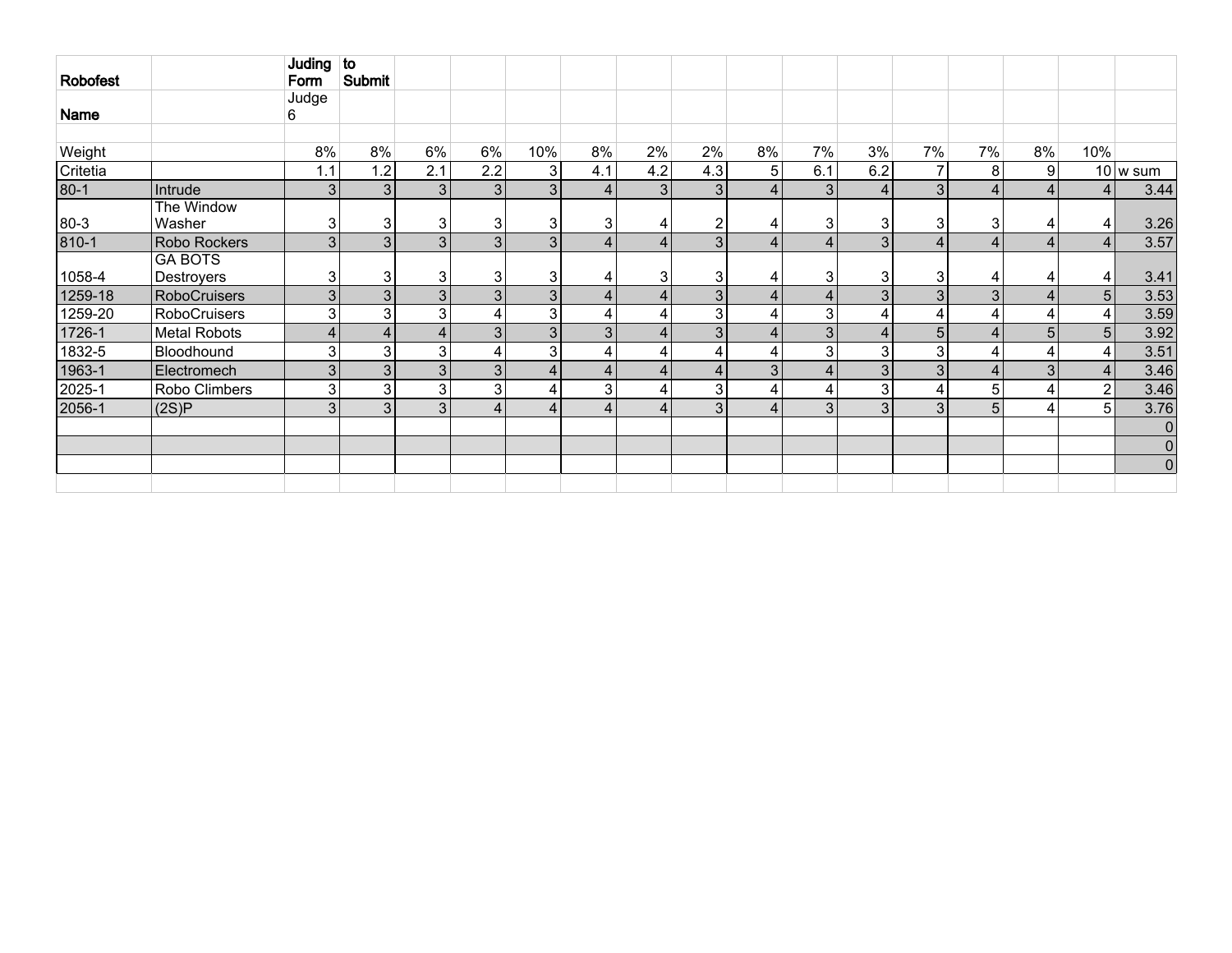| Robofest |                                     | Juding $ $ to<br>Form | Submit         |                |                       |                |                |                   |                |                |                |                |                |                         |                |                |                          |
|----------|-------------------------------------|-----------------------|----------------|----------------|-----------------------|----------------|----------------|-------------------|----------------|----------------|----------------|----------------|----------------|-------------------------|----------------|----------------|--------------------------|
| Name     |                                     | Judge                 |                |                |                       |                |                |                   |                |                |                |                |                |                         |                |                |                          |
|          |                                     |                       |                |                |                       |                |                |                   |                |                |                |                |                |                         |                |                |                          |
| Weight   |                                     | 8%                    | 8%             | 6%             | 6%                    | 10%            | 8%             | 2%                | 2%             | 8%             | 7%             | 3%             | 7%             | 7%                      | 8%             | 10%            |                          |
| Critetia |                                     | 1.1                   | 1.2            | 2.1            | 2.2                   | 3              | 4.1            | 4.2               | 4.3            | 5 <sup>1</sup> | 6.1            | 6.2            | 7              | 8                       | 9              |                | $10 \vert w \rangle$ sum |
| $80 - 1$ | Intrude                             | 3 <sub>l</sub>        | $\mathbf{3}$   | 3              | $\overline{2}$        | $\overline{4}$ |                | 5 <sup>1</sup>    | 2              | $\vert$        | 3 <sup>1</sup> | 3 <sub>l</sub> | 3              | 3 <sub>l</sub>          | $\overline{4}$ | 51             | 3.5                      |
| $80 - 3$ | The Window<br>Washer                | 3 <sup>1</sup>        | 3              | 3              | 3                     | 3              | 3              | $\lvert 3 \rvert$ | 2              | 3              | 4              | 3              | 3              | 31                      | 3              | 3              | 3.05                     |
| 810-1    | Robo Rockers                        | 3 <sub>l</sub>        | $\mathcal{E}$  | 3              | Δ                     | $\overline{2}$ |                | 3 <sup>1</sup>    | 3              | 3              | 3              | $\overline{2}$ | $\overline{2}$ | $\overline{3}$          | 3              | 3 <sub>l</sub> | 2.94                     |
| 1058-4   | <b>GA BOTS</b><br><b>Destroyers</b> | 3 <sup>1</sup>        | 3              | 3              | 3                     | 4              | 3              | 3                 | 3              | 3              | 3              | 3              | 3              | 3 <sup>1</sup>          | 3              | 3              | 3.1                      |
| 1259-18  | <b>RoboCruisers</b>                 | 3 <sup>1</sup>        | $\overline{3}$ | 3              | $\overline{2}$        | 3 <sup>1</sup> | 3 <sup>1</sup> |                   | $\overline{2}$ | $\vert$        | 3 <sup>1</sup> | $\overline{2}$ | 4              | 3 <sup>1</sup>          | $\overline{3}$ | 4              | 3.16                     |
| 1259-20  | RoboCruisers                        | 5 <sub>1</sub>        |                | 5              | 4                     | 3 <sup>1</sup> | 3              | 3                 | 3              | 3              | 3              | 3              | 5              | 3                       | 3              | 3              | 3.56                     |
| 1726-1   | <b>Metal Robots</b>                 | 5 <sub>l</sub>        | 5 <sub>1</sub> | 4              | $\overline{4}$        | 4 <sup>1</sup> |                | 4                 | 3              | 3 <sup>1</sup> | 3 <sup>1</sup> | 5              | 5              | $\overline{4}$          | 5              | 4              | 4.17                     |
| 1832-5   | Bloodhound                          | $\overline{2}$        | $\overline{2}$ | $\overline{2}$ | 3                     | 3 <sup>1</sup> | 3              |                   | 3              | 3 <sup>1</sup> | 3              | $\overline{2}$ | 3              | $\overline{2}$          | 3              | $\overline{4}$ | 2.8                      |
| 1963-1   | Electromech                         | 3 <sub>l</sub>        | $\overline{3}$ | 3              | 3                     | 3 <sup>1</sup> | 3 <sup>1</sup> | 2                 | $\overline{4}$ | 3 <sup>1</sup> | 3              | 3              | 3              | 3 <sup>1</sup>          | 3              | 4              | 3.1                      |
| 2025-1   | Robo Climbers                       | 4 <sub>1</sub>        | 3              | 4              | $\overline{4}$        | 5 <sup>1</sup> | 4              |                   | 5              | $\overline{4}$ | 4              | 4              | 4              | 4                       | $\overline{2}$ | $\overline{2}$ | 3.68                     |
| 2056-1   | (2S)P                               | $\Delta$              | 3              | $\Delta$       | $\boldsymbol{\Delta}$ | 4              |                |                   | 3              | 3              | $\overline{4}$ | 3              | $\overline{4}$ | $\overline{\mathbf{4}}$ | 3              | 3 <sub>l</sub> | 3.61                     |
|          |                                     |                       |                |                |                       |                |                |                   |                |                |                |                |                |                         |                |                | $\mathbf 0$              |
|          |                                     |                       |                |                |                       |                |                |                   |                |                |                |                |                |                         |                |                | $\mathbf 0$              |
|          |                                     |                       |                |                |                       |                |                |                   |                |                |                |                |                |                         |                |                | $\pmb{0}$                |
|          |                                     |                       |                |                |                       |                |                |                   |                |                |                |                |                |                         |                |                |                          |
|          |                                     |                       |                |                |                       |                |                |                   |                |                |                |                |                |                         |                |                |                          |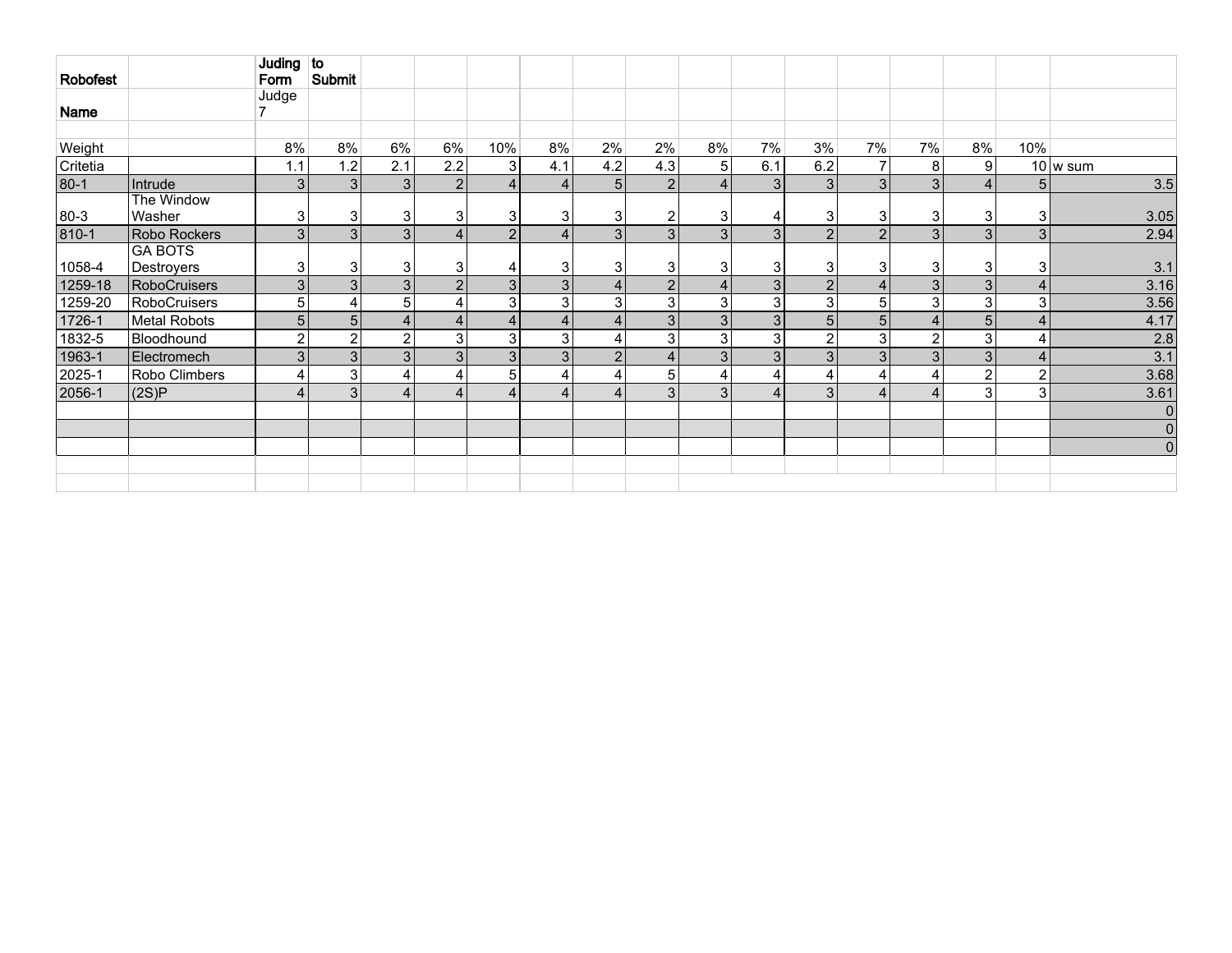| Robofest |                              | Juding to<br>Form | Submit         |     |                  |                |                |                 |                |                |                |                |                |                |                         |                |             |
|----------|------------------------------|-------------------|----------------|-----|------------------|----------------|----------------|-----------------|----------------|----------------|----------------|----------------|----------------|----------------|-------------------------|----------------|-------------|
| Name     |                              | Judge8            |                |     |                  |                |                |                 |                |                |                |                |                |                |                         |                |             |
|          |                              |                   |                |     |                  |                |                |                 |                |                |                |                |                |                |                         |                |             |
| Weight   |                              | 8%                | 8%             | 6%  | 6%               | 10%            | 8%             | 2%              | 2%             | 8%             | 7%             | 3%             | 7%             | 7%             | 8%                      | 10%            |             |
| Critetia |                              | 1.1               | 1.2            | 2.1 | 2.2              | 3 <sup>1</sup> | 4.1            | 4.2             | 4.3            | 5 <sup>1</sup> | 6.1            | 6.2            | 7              | 8 <sup>1</sup> | 9                       |                | 10 w sum    |
| $80-1$   | Intrude                      | 3 <sup>1</sup>    | $\mathbf{3}$   | 3   | 3                | 3 <sup>1</sup> | 4              | $\vert 3 \vert$ | 2              | 5 <sup>1</sup> | 3 <sup>1</sup> | 3              | 3              | 3              | 4                       | 4              | 3.4         |
| 80-3     | The Window<br>Washer         | $\overline{2}$    | 3              | 3   | 4                | 31             |                | 3 <sup>1</sup>  | 2              | 4              | 4              | 3              | $\overline{2}$ | 2              | 4                       | 4              | 3.23        |
| 810-1    | Robo Rockers                 | 2 <sup>1</sup>    | 3              | 3   | 3                | $\overline{3}$ | 3 <sup>1</sup> | 3               | 2              | 3              | 2 <sub>1</sub> | 3              | 3              | 4              | 5                       | 4              | 3.16        |
| 1058-4   | <b>GA BOTS</b><br>Destroyers | 3 <sub>1</sub>    | 3              | 5   | 3                | 4              |                | 5               | $\overline{2}$ | 4              | 4              | 3 <sub>1</sub> | 4              | 4              | 4                       | 3              | 3.69        |
| 1259-18  | <b>RoboCruisers</b>          | 5 <sup>1</sup>    | 5 <sub>1</sub> | 5   | $\overline{4}$   | 5 <sup>1</sup> | 5 <sub>l</sub> | 5 <sup>1</sup>  | 5 <sub>1</sub> | 5 <sub>1</sub> | 4 <sup>1</sup> | 5              | 5              | 5 <sup>1</sup> | 5                       | 5 <sup>1</sup> | 4.87        |
| 1259-20  | <b>RoboCruisers</b>          | 5 <sup>1</sup>    | 5              |     | 3                | 5 <sup>1</sup> | 5              |                 | 5              | 4              | 4              | 5 <sub>1</sub> | 5              | 5 <sup>1</sup> | 4                       | 4              | 4.47        |
| 1726-1   | <b>Metal Robots</b>          | 3 <sub>l</sub>    | 3 <sup>1</sup> | 3   | $\boldsymbol{4}$ | 5 <sub>1</sub> | 5 <sup>1</sup> |                 | 3              | $\overline{4}$ | 3              | 3              | 5 <sub>5</sub> | $\overline{4}$ | 3                       | 3 <sub>1</sub> | 3.73        |
| 1832-5   | Bloodhound                   | $\overline{4}$    |                |     | 3                | 4              | 3              | 3               |                | 4              | 3              | Δ              | 3              | 3              | 4                       | 4              | 3.57        |
| 1963-1   | Electromech                  | 2 <sub>1</sub>    | 4              | 3   | 3                | 4 <sup>1</sup> | 3 <sup>1</sup> |                 | 3 <sup>1</sup> | 4 <sup>1</sup> | 3 <sup>1</sup> | 3              | 3              | 3 <sub>l</sub> | $\overline{\mathbf{4}}$ | 4              | 3.38        |
| 2025-1   | Robo Climbers                | $\vert 4 \vert$   | ۷              | 3   | 3                | 5 <sup>1</sup> |                | 5 <sub>1</sub>  | 4              | 4              | 4              | 4              | 4              | 4              | 3                       | 3              | 3.82        |
| 2056-1   | (2S)P                        | 3                 | $\Delta$       | 3   | 3                | $\overline{4}$ |                | 3 <sup>1</sup>  | 4              | 3              | 4 <sub>1</sub> | 3              | 3              | $\overline{4}$ | 4                       | 4              | 3.6         |
|          |                              |                   |                |     |                  |                |                |                 |                |                |                |                |                |                |                         |                | $\mathbf 0$ |
|          |                              |                   |                |     |                  |                |                |                 |                |                |                |                |                |                |                         |                | $\mathbf 0$ |
|          |                              |                   |                |     |                  |                |                |                 |                |                |                |                |                |                |                         |                | $\mathbf 0$ |
|          |                              |                   |                |     |                  |                |                |                 |                |                |                |                |                |                |                         |                |             |
|          |                              |                   |                |     |                  |                |                |                 |                |                |                |                |                |                |                         |                |             |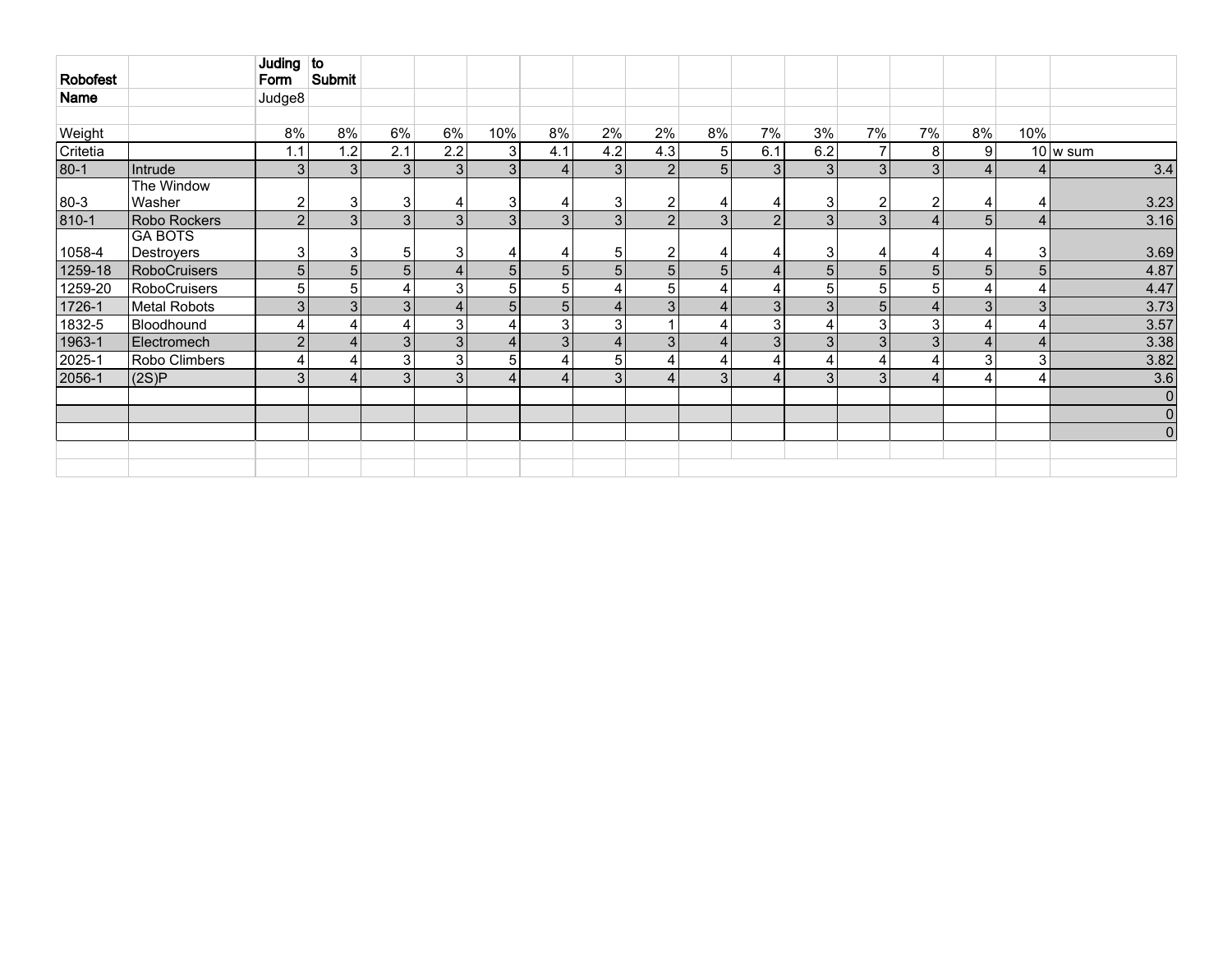| Robofest |                                   | Juding to<br>Form | Submit         |                |                |                |                |                |                |                |                |                |                |                |                |                |                    |
|----------|-----------------------------------|-------------------|----------------|----------------|----------------|----------------|----------------|----------------|----------------|----------------|----------------|----------------|----------------|----------------|----------------|----------------|--------------------|
|          |                                   | Judge             |                |                |                |                |                |                |                |                |                |                |                |                |                |                |                    |
| Name     |                                   | 9                 |                |                |                |                |                |                |                |                |                |                |                |                |                |                |                    |
|          |                                   |                   |                |                |                |                |                |                |                |                |                |                |                |                |                |                |                    |
| Weight   |                                   | 8%                | 8%             | 6%             | 6%             | 10%            | 8%             | 2%             | 2%             | 8%             | 7%             | 3%             | 7%             | 7%             | 8%             | 10%            |                    |
| Critetia |                                   | 1.1               | 1.2            | 2.1            | 2.2            | 3 <sup>1</sup> | 4.1            | 4.2            | 4.3            | 5 <sup>1</sup> | 6.1            | 6.2            | $\overline{7}$ | 8              | 9 <sup>1</sup> |                | $10 \text{ w sum}$ |
| $80-1$   | Intrude                           | $\overline{2}$    | $\overline{2}$ | $\overline{2}$ | 4 <sub>1</sub> | $\overline{3}$ | 3 <sup>1</sup> | 2 <sup>2</sup> |                | 5 <sup>1</sup> | 3 <sup>1</sup> | $\overline{2}$ | $\overline{2}$ | $\overline{2}$ |                | 4              | 2.63               |
|          | The Window                        |                   |                |                |                |                |                |                |                |                |                |                |                |                |                |                |                    |
| 80-3     | Washer                            | 2                 | $\overline{2}$ | 3              | 4              | 3              | 3              | 2              |                | 5              | 3              | 4              | 3              | $\overline{2}$ |                | 4              | 2.82               |
|          | Robo Rockers                      |                   |                |                |                |                |                |                |                |                |                |                |                |                |                |                |                    |
| 810-1    | $(810-1)$                         | 2                 | 2              | 3              | 5              | 3 <sup>1</sup> | 5 <sub>5</sub> | $\overline{2}$ | $\overline{2}$ | 5 <sub>1</sub> | 3 <sup>1</sup> | 4              | 3              | $\mathbf 1$    |                | 3              | 2.89               |
|          | <b>GA BOTS</b>                    |                   | 3              |                |                |                |                |                |                |                |                |                |                |                |                |                |                    |
| 1058-4   | Destroyers<br><b>RoboCruisers</b> | 3 <sub>l</sub>    |                | 3              | 4              | 3 <sup>1</sup> | 3              | $\overline{2}$ | $\overline{2}$ |                | 3              | $\overline{2}$ | 3              | 4              |                | 5              | 2.86               |
| 1259-18  | $(1259-18)$                       | 5 <sub>1</sub>    | 5 <sub>1</sub> | 5              | 2              | 4              | $\mathbf{3}$   | $\overline{a}$ | 5              | 5 <sub>1</sub> | $\overline{4}$ | 3 <sup>1</sup> | $\overline{4}$ | 4              |                | 5              | 3.87               |
|          | RoboCruisers(129-                 |                   |                |                |                |                |                |                |                |                |                |                |                |                |                |                |                    |
| 1259-20  | $ 20\rangle$                      | 4                 | 5              | 5              | $\overline{2}$ | 5 <sub>1</sub> | 5              |                | 5              | 5              | 4              | 4              | 5              | 4              |                | 5              | 4.15               |
| 1726-1   | Metal Robots                      | 3                 | 5              | 3              | 3              | 5 <sup>1</sup> |                |                | $\overline{4}$ | 5 <sup>1</sup> | $\overline{2}$ | 3              | 5              | $\overline{4}$ |                | $\overline{4}$ | 3.64               |
| 1832-5   | Bloodhound                        |                   |                |                | 3              | $\overline{2}$ | 2              | 3              |                | $\mathbf{3}$   | $\overline{c}$ | $\overline{2}$ | $\overline{2}$ | 1              |                | $\overline{4}$ | 1.89               |
| 1963-1   | Electromech                       | 5 <sup>1</sup>    | $\overline{3}$ | $\Delta$       | 4              | $\overline{4}$ | 3 <sup>1</sup> |                | 3 <sup>1</sup> | $\overline{4}$ | $\overline{3}$ | 3 <sup>1</sup> | $\overline{3}$ | $\overline{5}$ |                |                | 3.48               |
| 2025-1   | Robo Climbers                     | 4                 | 3              |                | 4              | 4              | 3              |                | 5              | $\mathbf{3}$   | $\sqrt{3}$     | 3              | 3              | 5              |                |                | 3.06               |
| 2056-1   | (2S)P                             | 5 <sup>1</sup>    | 5 <sup>1</sup> | Δ              | $\Delta$       | 3 <sup>1</sup> |                | 5 <sup>1</sup> | 5              | 5 <sup>1</sup> | 3 <sup>1</sup> | 3 <sup>1</sup> | 3              | $\overline{4}$ |                | 4              | 3.69               |
|          |                                   |                   |                |                |                |                |                |                |                |                |                |                |                |                |                |                |                    |
|          |                                   |                   |                |                |                |                |                |                |                |                |                |                |                |                |                |                |                    |
|          |                                   |                   |                |                |                |                |                |                |                |                |                |                |                |                |                |                |                    |
|          |                                   |                   |                |                |                |                |                |                |                |                |                |                |                |                |                |                |                    |
|          |                                   |                   |                |                |                |                |                |                |                |                |                |                |                |                |                |                |                    |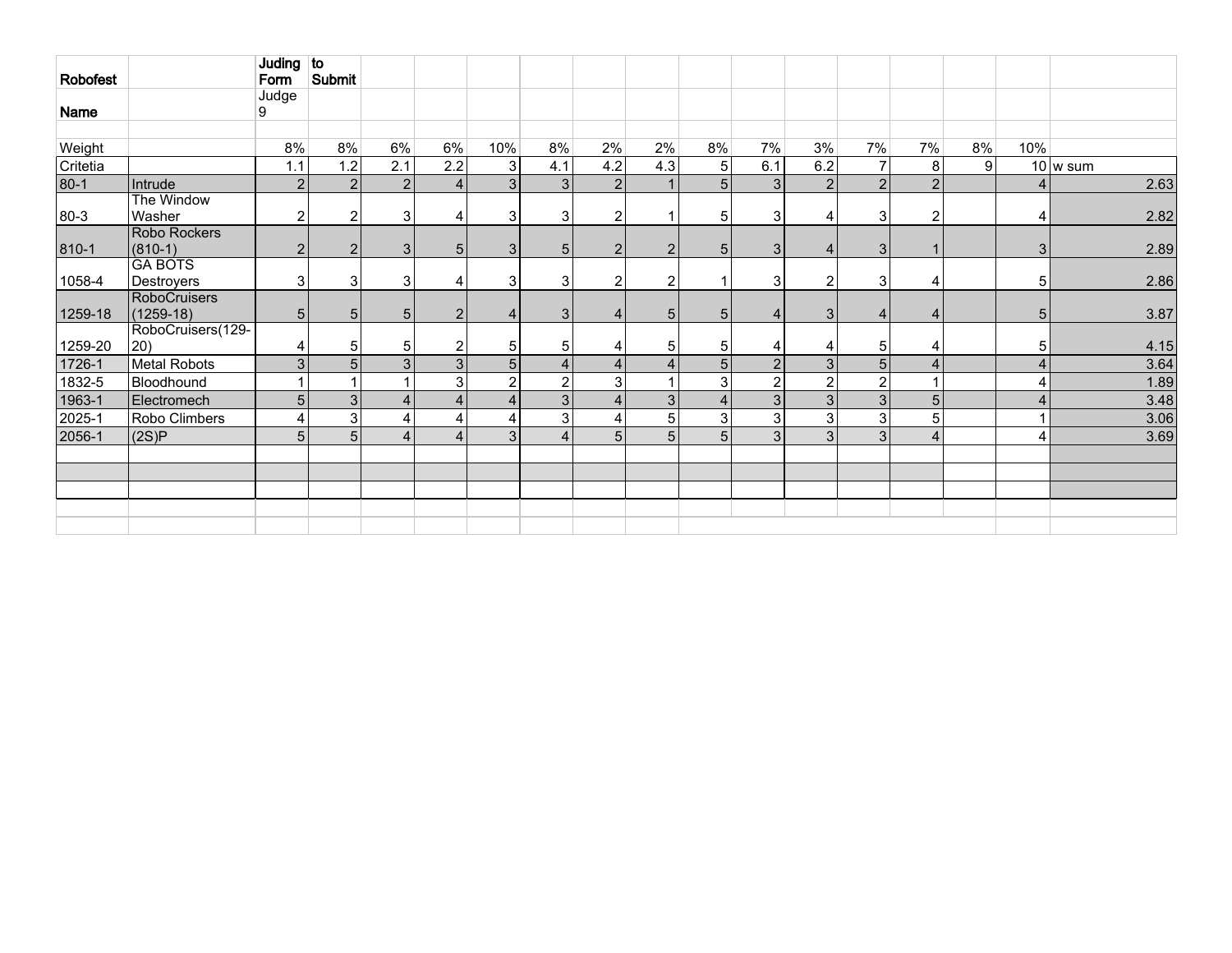| Robofest |                              | Juding to<br>Form | Submit         |     |                |                |                |                |                |                |                |                 |                |                |                |                |             |
|----------|------------------------------|-------------------|----------------|-----|----------------|----------------|----------------|----------------|----------------|----------------|----------------|-----------------|----------------|----------------|----------------|----------------|-------------|
| Name     |                              | Judge1(           |                |     |                |                |                |                |                |                |                |                 |                |                |                |                |             |
|          |                              |                   |                |     |                |                |                |                |                |                |                |                 |                |                |                |                |             |
| Weight   |                              | 8%                | 8%             | 6%  | 6%             | 10%            | 8%             | 2%             | 2%             | 8%             | 7%             | 3%              | 7%             | 7%             | 8%             | 10%            |             |
| Critetia |                              | 1.1               | 1.2            | 2.1 | 2.2            | 3 <sup>1</sup> | 4.1            | 4.2            | 4.3            | 5 <sup>1</sup> | 6.1            | 6.2             | 7              | 8 <sup>1</sup> | 9 <sup>1</sup> |                | $10$ w sum  |
| $80-1$   | Intrude                      | 2 <sup>1</sup>    | 2              | 2   | $\overline{2}$ | 3 <sup>1</sup> | 3 <sup>1</sup> | $\overline{4}$ | 2              | 4 <sup>1</sup> | $\overline{2}$ | 3               | $\overline{2}$ | 3              | 4              | 5 <sub>l</sub> | 2.94        |
| 80-3     | The Window<br>Washer         | $\overline{2}$    | 3              | 3   | 4              | 31             |                | 3 <sup>1</sup> | 2              | 4              | 3              | 3 <sub>1</sub>  | $\overline{2}$ | 2              | 5              | 4              | 3.24        |
| 810-1    | Robo Rockers                 | 2 <sup>1</sup>    | 3              | 3   | 4              | 3 <sup>1</sup> | 3 <sup>1</sup> | 3              | 2              | 3              | 2 <sub>1</sub> | 3               | 3              | 3              |                | 4              | 2.75        |
| 1058-4   | <b>GA BOTS</b><br>Destroyers | 3 <sub>1</sub>    | 3              | Δ   | 4              | 3              | 3              | 5              | $\overline{2}$ | 5              | 5              | 4               | 4              | 5 <sup>1</sup> | 4              | 5              | 3.96        |
| 1259-18  | <b>RoboCruisers</b>          | 3 <sup>1</sup>    | 3 <sup>1</sup> | 3   | $\overline{2}$ | 3 <sup>1</sup> | $\overline{4}$ | 4              | 3              | 3 <sup>1</sup> | 3              | $\vert 4 \vert$ | $\overline{4}$ | 4              | 4              | 5 <sup>1</sup> | 3.49        |
| 1259-20  | <b>RoboCruisers</b>          | 5 <sup>1</sup>    | 5              |     | 5              | 4 <sub>1</sub> |                | 5              | 5              | $\overline{2}$ | 5 <sup>1</sup> | 5               | 5              | 5 <sup>1</sup> | 5              | 4              | 4.42        |
| 1726-1   | <b>Metal Robots</b>          | 5 <sub>l</sub>    | 5 <sup>1</sup> |     | 3              |                | 5 <sub>1</sub> | 5 <sub>1</sub> | 5 <sub>1</sub> | 5 <sub>1</sub> | 4 <sup>1</sup> | 4               | 5              | 5 <sup>1</sup> | 5 <sub>1</sub> | $\overline{4}$ | 4.22        |
| 1832-5   | Bloodhound                   | $\overline{2}$    | C              | ∩   | $\overline{2}$ | 3 <sup>1</sup> | 3              | 3              | 5              | 3              | 4              | 3               |                | 5 <sup>1</sup> | 4              | 5              | 3.11        |
| 1963-1   | Electromech                  | 3 <sup>1</sup>    | 3 <sup>1</sup> | 3   | $\overline{4}$ | $\overline{4}$ |                | 5 <sup>1</sup> | 5 <sub>1</sub> | 5 <sup>1</sup> | 5 <sup>1</sup> | 3               | 4              | 5 <sup>1</sup> | 5              | 5 <sub>l</sub> | 4.19        |
| 2025-1   | Robo Climbers                | $\vert 4 \vert$   | 3              |     | 4              | 5 <sup>1</sup> | 5              |                | $\overline{2}$ | 3              | 4              | 4               | 4              | 5 <sup>1</sup> | 4              | 3              | 3.95        |
| 2056-1   | (2S)P                        | 3 <sup>l</sup>    | $\Delta$       | 2   | $\overline{2}$ | $\overline{4}$ |                | 3 <sup>1</sup> | 3              | 3 <sub>l</sub> | 4 <sup>1</sup> | 4               | 3              | 3              | 2              | 5              | 3.36        |
|          |                              |                   |                |     |                |                |                |                |                |                |                |                 |                |                |                |                | $\mathbf 0$ |
|          |                              |                   |                |     |                |                |                |                |                |                |                |                 |                |                |                |                | $\mathbf 0$ |
|          |                              |                   |                |     |                |                |                |                |                |                |                |                 |                |                |                |                | $\mathbf 0$ |
|          |                              |                   |                |     |                |                |                |                |                |                |                |                 |                |                |                |                |             |
|          |                              |                   |                |     |                |                |                |                |                |                |                |                 |                |                |                |                |             |